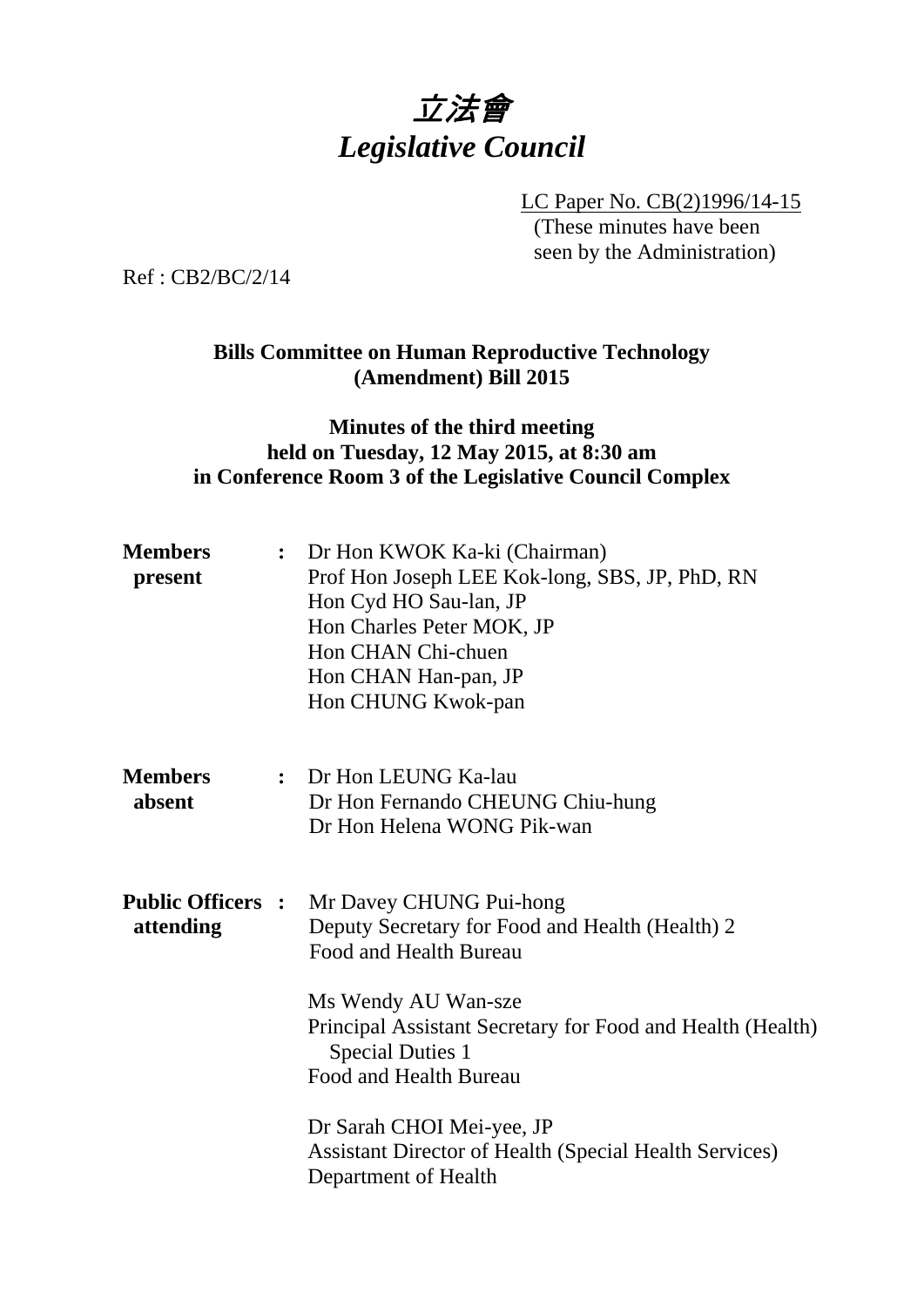|                               | Dr Kellie SO Pui-sheung<br>Principal Medical and Health Officer (3)<br>Department of Health |
|-------------------------------|---------------------------------------------------------------------------------------------|
|                               | Mr Jonathan LUK King-hang<br><b>Government Counsel</b><br>Department of Justice             |
|                               | Mr Gregory LEUNG Wing-lup<br>Chairman<br>Council on Human Reproductive Technology           |
| <b>Clerk</b> in<br>attendance | : Ms Maisie LAM<br>Chief Council Secretary (2) 5                                            |
| <b>Staff</b> in<br>attendance | : Miss Mimi CHANG<br><b>Assistant Legal Adviser 11</b>                                      |
|                               | Ms Priscilla LAU<br>Council Secretary (2) 5                                                 |
|                               | Ms Michelle LEE<br>Legislative Assistant (2) 5                                              |

#### Action

### **I. Meeting with the Administration**

[File Ref.: FH CR 1/6/3921/13, LC Paper Nos. LS53/14-15, CB(2)1188/14-15(02) to (06), CB(2)1309/14-15(04), CB(2)1337/14-15(02), CB(2)1426/14-15(01) and CB(3)493/14-15]

The Bills Committee deliberated (index of proceedings attached at **Annex**).

2. The Bills Committee noted that the Administration had joined hands with the Council of the Human Reproductive Technology to look into the need to amend the Human Reproductive Technology Ordinance (Cap. 561) having regard to the stakeholders' feedback and the Council's operating experience. No legislative timetable, however, had been set in this regard.

Admin 3. The Bills Committee requested the Administration to -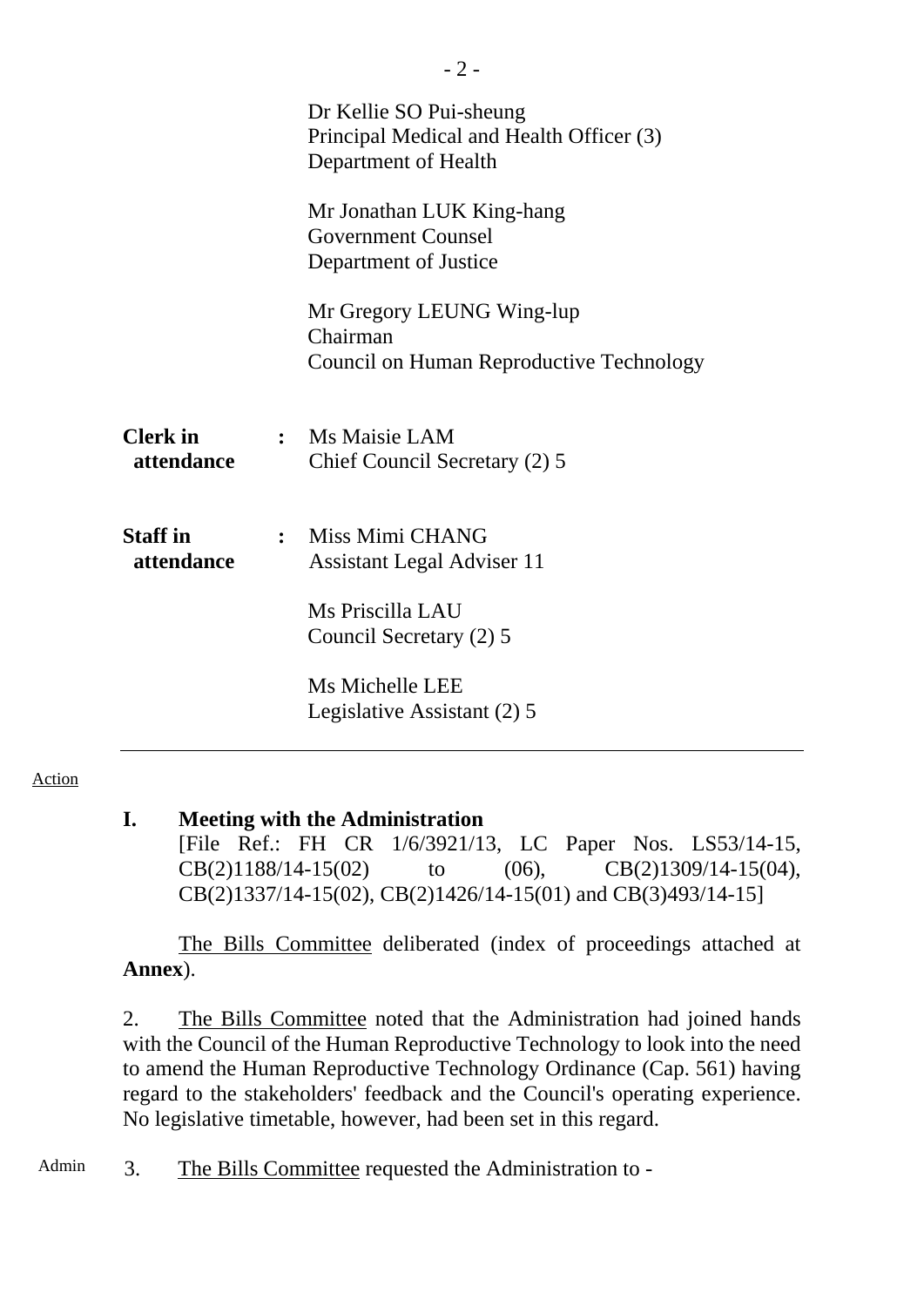Action

- (a) consider revising the drafting of the proposed new section 15(3A) to the effect that (i) employees of parties which published or distributed, or caused to be published or distributed, an advertisement purporting to promote sex selection services; and (ii) persons whose acts of publishing or distributing, or causing to be published or distributed, an advertisement purporting to promote sex selection services were not done for the purpose of financial gain would not be held liable for the proposed offence;
- (b) provide information on the respective statistics on prosecutions initiated, parties prosecuted and judgments of the cases in relation to prohibition of advertising activities, such as those cases involving charges under the Undesirable Medical Advertisements Ordinance (Cap. 231), and advertisements on the Internet; and
- (c) provide information on the investigations and prosecutions of cases related to commercial surrogacy arrangements carried out in places outside Hong Kong.

## **II. Any other business**

4. The Chairman said that subject to the availability of members, the next meeting of the Bills Committee would be held on 2 June 2015 at 2:30 pm. Members would be informed of the meeting arrangements in due course.

(*Post-meeting note*: With the concurrence of the Chairman, the fourth meeting of the Bills Committee has subsequently been scheduled for 2 June 2015 at 3:00 pm.)

5. There being no other business, the meeting ended at 10:35 am.

Council Business Division 2 Legislative Council Secretariat 10 August 2015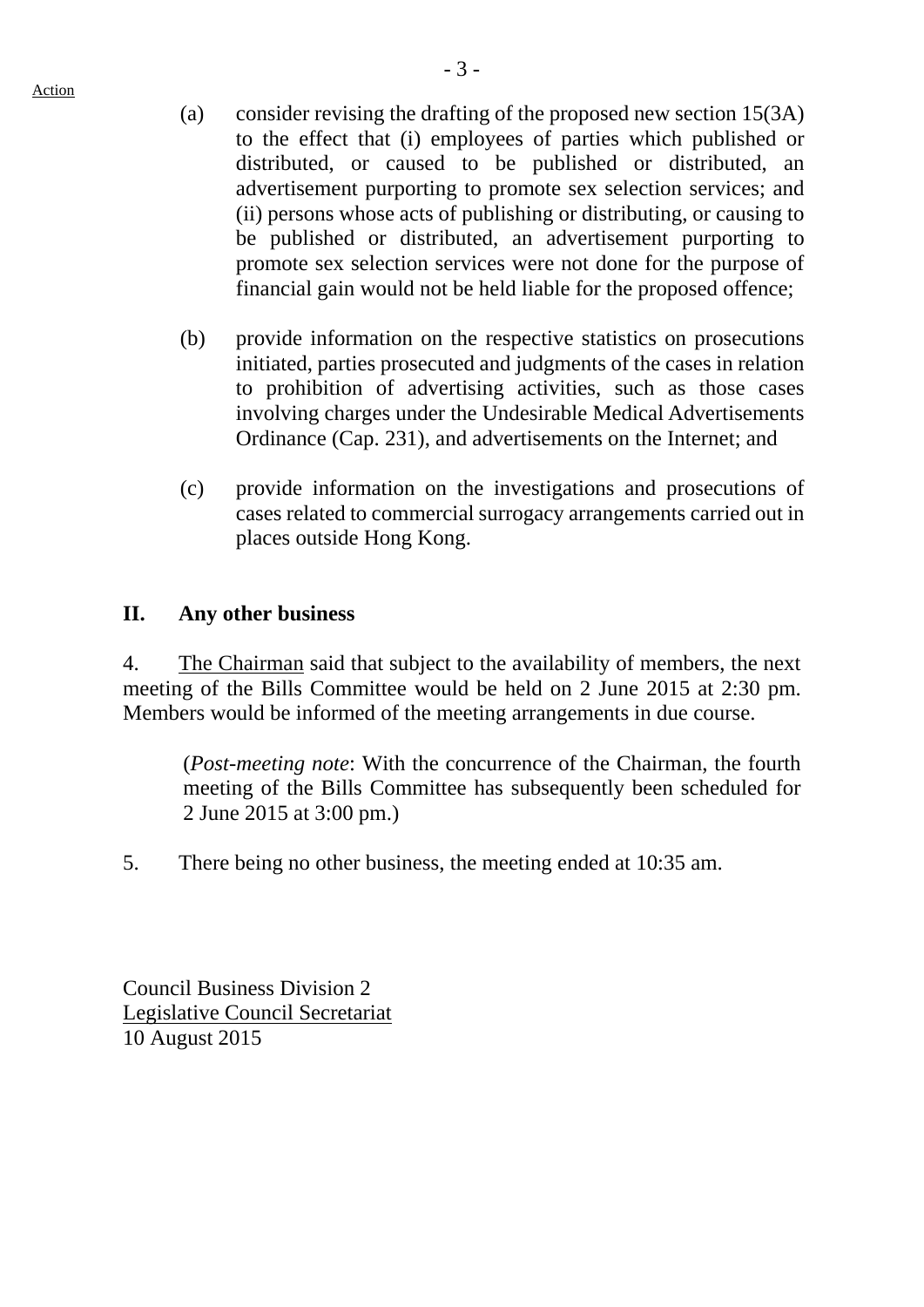## **Proceedings of the third meeting of the Bills Committee on Human Reproductive Technology (Amendment) Bill 2015 held on Tuesday, 12 May 2015, at 8:30 am in Conference Room 3 of the Legislative Council Complex**

| <b>Speaker</b>                                                                                                      | Subject(s)/Discussion                                                                                                                                                                                                                                                                                                                                                                                                                                                                                                                                                                                                                                                                                                                                                                                                                                                                                                                                                                                                                                                                                                                                                                                                                                                                                                                                                                                                                                                                                                                                                                                                                                                                                                                                                                                                                                                                                                                                                         | <b>Action</b><br>required                      |
|---------------------------------------------------------------------------------------------------------------------|-------------------------------------------------------------------------------------------------------------------------------------------------------------------------------------------------------------------------------------------------------------------------------------------------------------------------------------------------------------------------------------------------------------------------------------------------------------------------------------------------------------------------------------------------------------------------------------------------------------------------------------------------------------------------------------------------------------------------------------------------------------------------------------------------------------------------------------------------------------------------------------------------------------------------------------------------------------------------------------------------------------------------------------------------------------------------------------------------------------------------------------------------------------------------------------------------------------------------------------------------------------------------------------------------------------------------------------------------------------------------------------------------------------------------------------------------------------------------------------------------------------------------------------------------------------------------------------------------------------------------------------------------------------------------------------------------------------------------------------------------------------------------------------------------------------------------------------------------------------------------------------------------------------------------------------------------------------------------------|------------------------------------------------|
|                                                                                                                     |                                                                                                                                                                                                                                                                                                                                                                                                                                                                                                                                                                                                                                                                                                                                                                                                                                                                                                                                                                                                                                                                                                                                                                                                                                                                                                                                                                                                                                                                                                                                                                                                                                                                                                                                                                                                                                                                                                                                                                               |                                                |
| Chairman                                                                                                            | Opening remarks                                                                                                                                                                                                                                                                                                                                                                                                                                                                                                                                                                                                                                                                                                                                                                                                                                                                                                                                                                                                                                                                                                                                                                                                                                                                                                                                                                                                                                                                                                                                                                                                                                                                                                                                                                                                                                                                                                                                                               |                                                |
| Chairman<br>Admin                                                                                                   | Briefing by the Administration on its paper entitled "Response<br>to Bills Committee's Questions and Comments" [LC Paper No.<br>$CB(2)1426/14-15(01)$ ]                                                                                                                                                                                                                                                                                                                                                                                                                                                                                                                                                                                                                                                                                                                                                                                                                                                                                                                                                                                                                                                                                                                                                                                                                                                                                                                                                                                                                                                                                                                                                                                                                                                                                                                                                                                                                       |                                                |
| Chairman                                                                                                            | Discussion arrangement                                                                                                                                                                                                                                                                                                                                                                                                                                                                                                                                                                                                                                                                                                                                                                                                                                                                                                                                                                                                                                                                                                                                                                                                                                                                                                                                                                                                                                                                                                                                                                                                                                                                                                                                                                                                                                                                                                                                                        |                                                |
| Chairman<br>Mr CHAN Chi-chuen<br>The Council of the<br>Human Reproductive<br>Technology ("the<br>Council")<br>Admin | Mr CHAN Chi-chuen's concern about whether the Council<br>would provide a substantive advice within a reasonable time in<br>response to reproductive technology ("RT") service providers'<br>enquiries which were complicated in nature. He also sought<br>the view of the Chairman of the Council on involving local, or<br>overseas, RT experts in the discussion of the Council's business.<br>The Council and the Administration's advice that -<br>it might not be appropriate for the Secretariat of the<br>(a)<br>Council to provide legal advice on individual cases raised<br>by RT service providers or users given the absence of<br>details of the cases concerned. However, the Secretariat<br>of the Council would, basing on the information provided<br>by enquirer, set out the relevant provisions of the Human<br>Reproductive Technology Ordinance (Cap. 561) ("the<br>Ordinance") in the replies to facilitate the enquirers to<br>seek further legal advice It should also be noted that the<br>power to interpret laws was vested in the courts.<br>The<br>Council neither had the power or ability to do so; and<br>(b)<br>according to Schedule 1 to the Ordinance, the person<br>responsible under, or the holder of, a licence granted<br>under section $23(1)(a)$ of the Ordinance should not be a<br>member of the Council. Given that licensing, inspection<br>and related matters were the major business of the<br>Council, it would be inappropriate for the person<br>responsible under a licence or licensee to be involved in<br>Council discussions and deliberations on grounds of<br>conflict of interest. At present, a local RT expert who<br>was neither a person responsible under a licence nor a<br>licensee was a member of the Council. In addition,<br>advice from RT experts in the local academic sector on<br>specific issues had been sought from time to time by<br>subcommittees under the Council as and when required. |                                                |
|                                                                                                                     |                                                                                                                                                                                                                                                                                                                                                                                                                                                                                                                                                                                                                                                                                                                                                                                                                                                                                                                                                                                                                                                                                                                                                                                                                                                                                                                                                                                                                                                                                                                                                                                                                                                                                                                                                                                                                                                                                                                                                                               | Agenda item I: Meeting with the Administration |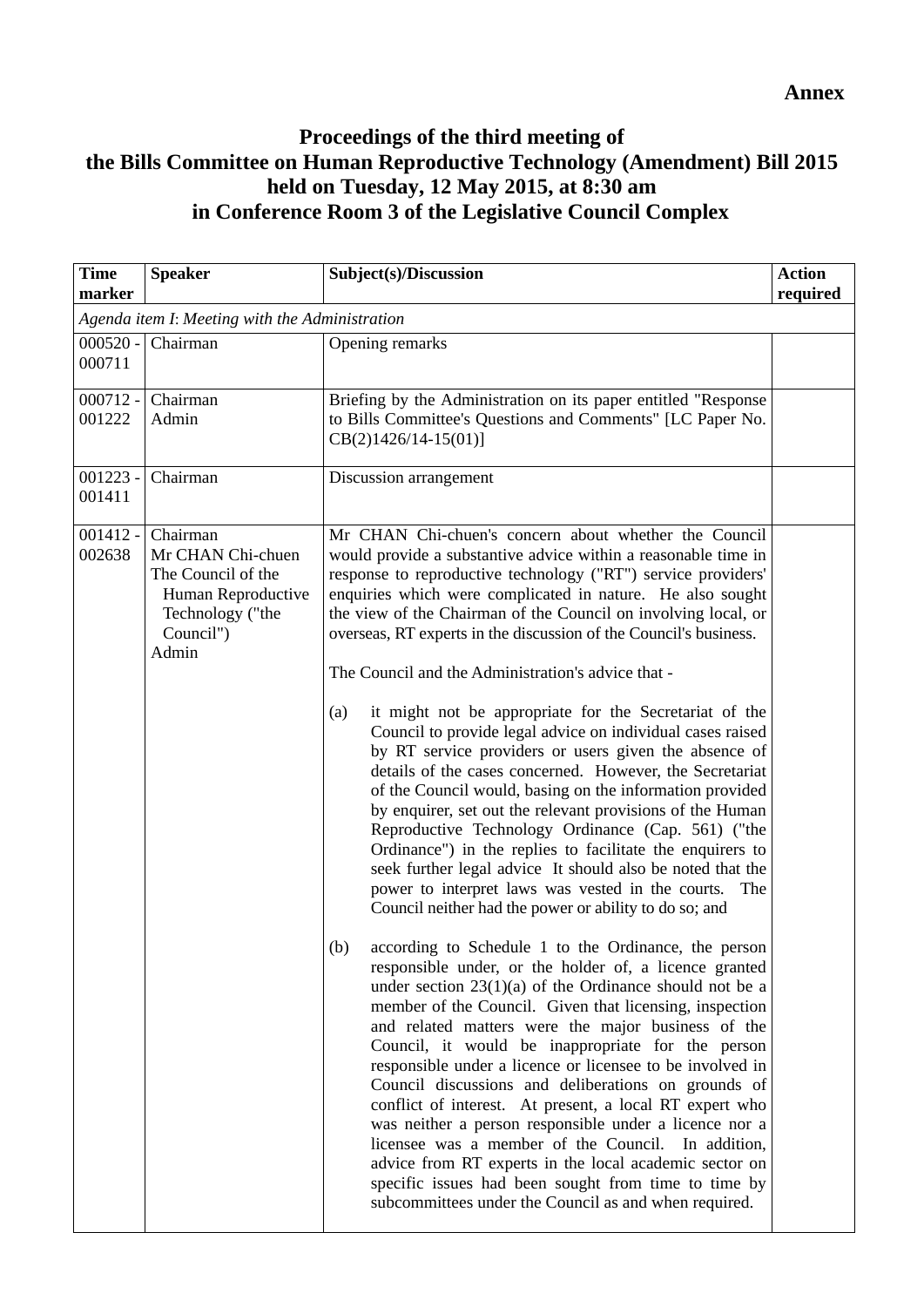| <b>Time</b><br>marker | <b>Speaker</b>                                                             | Subject(s)/Discussion                                                                                                                                                                                                                                                                                                                                                                                                                                                                                                                                                                                                                                                                                                                                                                                                                             | <b>Action</b><br>required |
|-----------------------|----------------------------------------------------------------------------|---------------------------------------------------------------------------------------------------------------------------------------------------------------------------------------------------------------------------------------------------------------------------------------------------------------------------------------------------------------------------------------------------------------------------------------------------------------------------------------------------------------------------------------------------------------------------------------------------------------------------------------------------------------------------------------------------------------------------------------------------------------------------------------------------------------------------------------------------|---------------------------|
|                       |                                                                            | Mr CHAN Chi-chuen's call for the Administration to appoint<br>specialists in reproductive medicine who were not persons<br>responsible under, or holders of, licences granted under<br>section $23(1)(a)$ of the Ordinance as members of the Council.                                                                                                                                                                                                                                                                                                                                                                                                                                                                                                                                                                                             |                           |
| $002639 -$<br>004658  | Chairman<br>Mr CHAN Chi-chuen<br>The Council<br>Admin<br>Mr CHUNG Kwok-pan | The Chairman's concern that some RT service providers might<br>refrain from performing certain RT procedures for their patients<br>due to the ambiguities in the relevant provisions of the<br>Ordinance and the absence of substantive advice from the<br>Council in this regard. This might prejudice the interests of<br>patients and was not conducive to the long-term development<br>of the local RT services.                                                                                                                                                                                                                                                                                                                                                                                                                              |                           |
|                       |                                                                            | The Council's reiteration of the position that it was difficult, if<br>not impossible, for the Secretariat of the Council to provide<br>legal advice on individual cases, as the Secretariat of the<br>Council would not be able to get hold of all the details and<br>factual information of the cases through exchanges of<br>correspondence with the RT service providers. The RT service<br>providers should seek their own legal advice and the Secretariat<br>would facilitate the RT service provider by providing<br>information on the relevant provisions of the Ordinance.                                                                                                                                                                                                                                                             |                           |
|                       |                                                                            | Mr CHAN Chi-chuen's view that the Administration would<br>work with the Council to conduct a comprehensive review of<br>the Ordinance to clarify the ambiguities in the provisions; and<br>Mr CHUNG Kwok-pan's suggestion that pending a review of<br>the Ordinance, a committee should be set up under the Council<br>to formulate a set of guidelines with concrete examples to<br>provide guidance to the RT service providers on how the<br>provisions of the Ordinance should be interpreted and applied.                                                                                                                                                                                                                                                                                                                                    |                           |
|                       |                                                                            | The Council and the Administration's advice that -<br>the Council had promulgated a Code of Practice on<br>(a)<br>Reproductive Technology and Embryo Research ("the<br>Code") to provide detailed guidelines for RT service<br>providers and embryo researchers. A working group<br>established under the Council was tasked to regularly<br>review the Code and consult, among others, the RT<br>service providers on any proposed amendments to the<br>Code. The current edition of the Code took effect from<br>January 2013. In addition, the Secretariat of the Council<br>would inform all licensed centres in writing of the<br>recommendations of the Council on the carrying out of<br>the relevant activities under the Ordinance and/or matters<br>requiring attention which the Council came across in<br>handling the enquiries; and |                           |
|                       |                                                                            | the Administration had joined hands with the Council to<br>(b)<br>look into the need to amend the Ordinance having regard<br>to the stakeholders' feedback and the Council's operating<br>experience. This involved not only medical technology<br>and clinical procedures, but also wider ethical and social<br>A public consultation might be conducted to<br>issues.<br>gauge the views of the public as and when appropriate.                                                                                                                                                                                                                                                                                                                                                                                                                 |                           |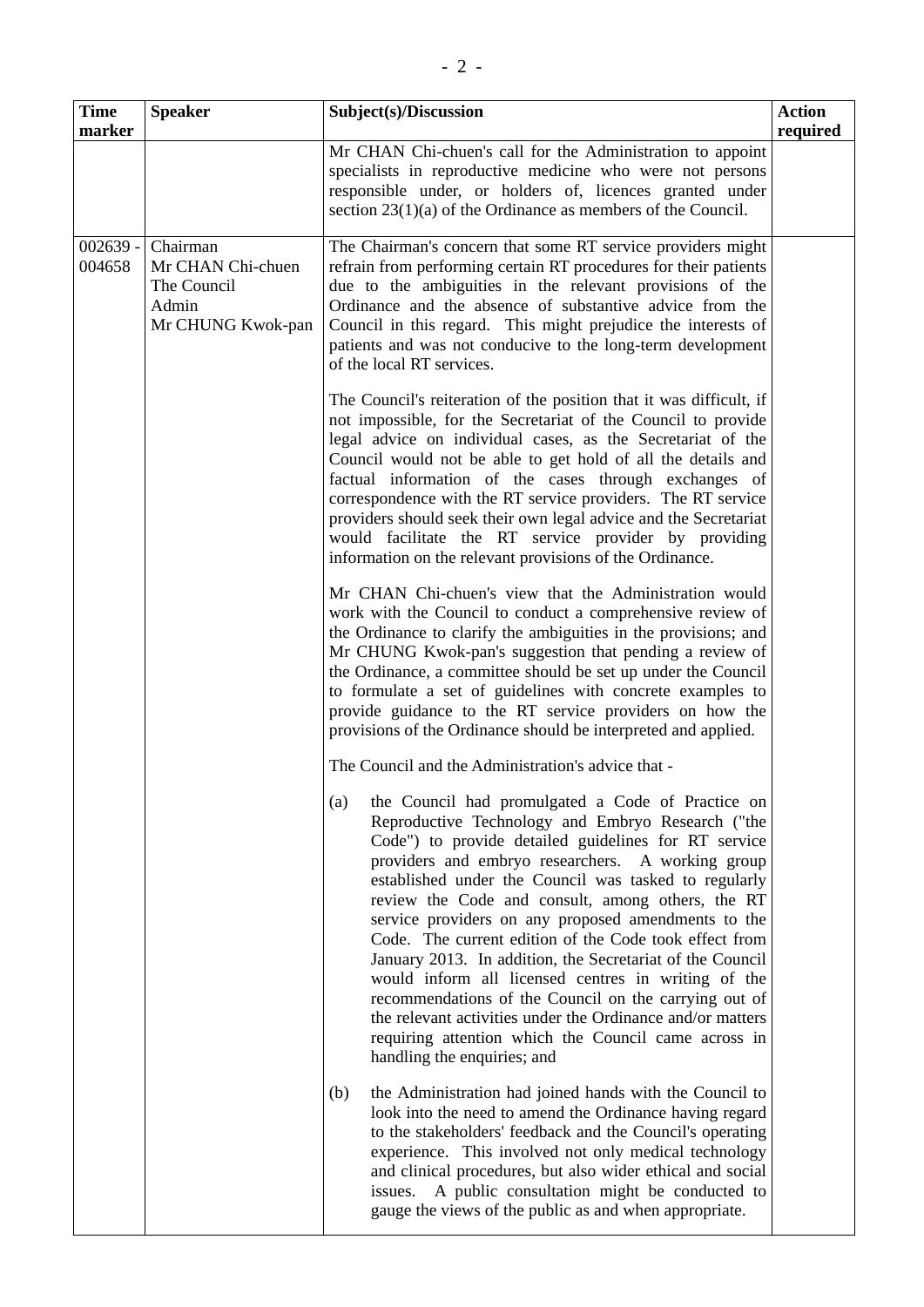| <b>Time</b>          | <b>Speaker</b>                                  | Subject(s)/Discussion                                                                                                                                                                                                                                                                                                                                                                                                                                                                                                                                                                                                                                                                                                                                                                                                               | <b>Action</b> |
|----------------------|-------------------------------------------------|-------------------------------------------------------------------------------------------------------------------------------------------------------------------------------------------------------------------------------------------------------------------------------------------------------------------------------------------------------------------------------------------------------------------------------------------------------------------------------------------------------------------------------------------------------------------------------------------------------------------------------------------------------------------------------------------------------------------------------------------------------------------------------------------------------------------------------------|---------------|
| marker               |                                                 |                                                                                                                                                                                                                                                                                                                                                                                                                                                                                                                                                                                                                                                                                                                                                                                                                                     | required      |
| $004659 -$<br>005239 | Chairman<br>The Council                         | In response to the Chairman's enquiry, the Council's advice that<br>those Council members who were engaged in the teaching or<br>practice of obstetrics and gynaecology could provide advice on<br>That said, if required the involvement of RT<br>RT issues.<br>specialists would be helpful to the discussion of the business of<br>the Council. As regards the assistance that the Council could<br>provide to reduce the time and costs on patients seeking legal<br>advice on RT procedures through RT service providers, the<br>Council informed that it was not desirable for the Council to<br>advise on whether matters referred to in the enquiries from the<br>RT service providers were permissible or not under the existing<br>provisions of the Ordinance without knowing the full factual<br>situation of the case. |               |
| $005240 -$<br>011645 | Chairman<br>ALA11<br>Admin<br>Mr CHAN Chi-chuen | The Legal Adviser to the Bills Committee's citing of the views<br>given by the Hong Kong Bar Association in its submission (LC<br>Paper No. $CB(2)1337/14-15(01)$ that the proposed section<br>15(3A) would likely infringe the freedom of expression<br>protected under the Basic Law and the Hong Kong Bill of<br>Rights Ordinance.                                                                                                                                                                                                                                                                                                                                                                                                                                                                                               |               |
|                      |                                                 | The Administration's explanation of the definition of the term<br>"advertisement" in the Ordinance and the scope of the proposed<br>prohibition as detailed in paragraphs 2, 9, 16 and 18 of the<br>Administration's paper. In gist, the Administration considered<br>that the current legislative proposal would not restrict the right<br>of persons with genuine medical reasons to receive the<br>necessary information as the healthcare professionals would<br>make referrals.<br>In addition, confining the offence to<br>advertisements to promote sex selection services using RT<br>procedures on non-medical grounds might create a loophole for<br>those which sought to circumvent the proposed offence, say, by<br>publishing advertisement which was silent on this point.                                           |               |
|                      |                                                 | The Chairman and Mr CHAN Chi-chuen's views that the<br>proposed prohibition would cast the net too wide and would<br>infringe local couples' right to receive from avenues other than<br>their attending doctors information on sex selection services<br>through RT procedures on medical grounds.                                                                                                                                                                                                                                                                                                                                                                                                                                                                                                                                 |               |
| $011646 -$<br>012353 | Chairman<br>Admin<br>ALA11                      | Referring to Annex A of the Administration's paper, the<br>Chairman's enquiry about the use of the expression "purporting<br>to" in other ordinances. The Administration's advice that there<br>were about 700 legislative provisions containing the expression<br>"purporting to" and more than 500 legislative provisions which<br>contained the expression "purporting to be".                                                                                                                                                                                                                                                                                                                                                                                                                                                   |               |
|                      |                                                 | The Legal Adviser to the Bills Committee's remarks that many<br>of the legislative provisions containing the expression<br>"purporting to" were related to admissibility of documents in<br>court proceedings which was not the situation here. If the<br>Administration insisted on using the expression "purporting to",<br>they might consider using "本意是" or "其用意是" instead of<br>"看來是" in the Chinese text of the proposed new section<br>$15(3A)$ .                                                                                                                                                                                                                                                                                                                                                                           |               |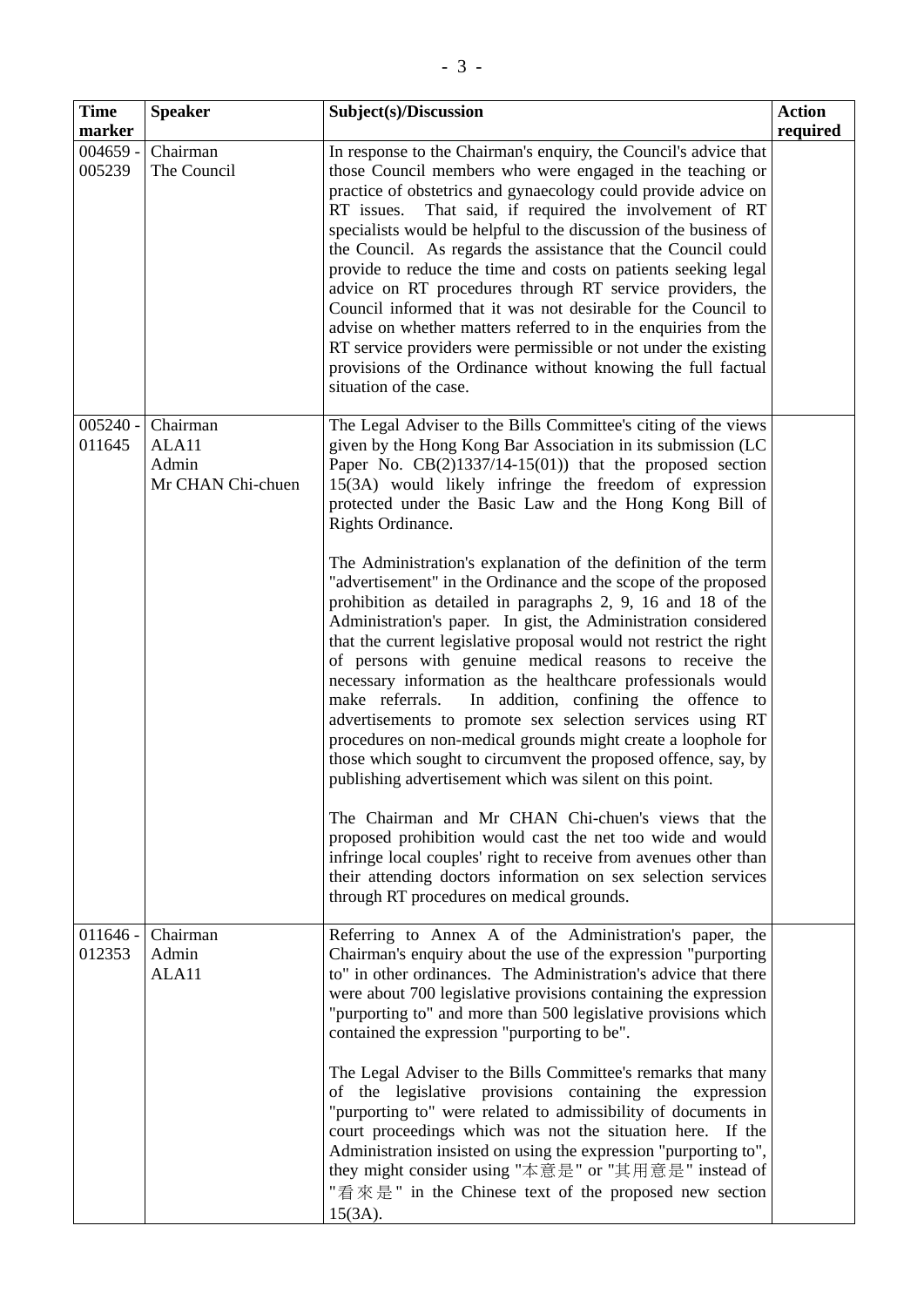| <b>Time</b>          | <b>Speaker</b>                                               | Subject(s)/Discussion                                                                                                                                                                                                                                                                                                                                                                                                                                                                                                                                                                                                                                                                 | <b>Action</b> |
|----------------------|--------------------------------------------------------------|---------------------------------------------------------------------------------------------------------------------------------------------------------------------------------------------------------------------------------------------------------------------------------------------------------------------------------------------------------------------------------------------------------------------------------------------------------------------------------------------------------------------------------------------------------------------------------------------------------------------------------------------------------------------------------------|---------------|
| marker               |                                                              |                                                                                                                                                                                                                                                                                                                                                                                                                                                                                                                                                                                                                                                                                       | required      |
|                      |                                                              | The Administration's advice that the legislative intent was to<br>capture those advertisements that appeared to be promoting sex<br>selection services, without the need of considering whether<br>those promoted services were in fact of proven or unproven<br>effectiveness in achieving sex selection; and its citing of<br>section 6 of the Places of Public Entertainment Ordinance (Cap.<br>172) to explain the appropriateness to use "看來是" as the<br>Chinese rendition of the expression "purporting to".                                                                                                                                                                    |               |
| $012354 -$<br>015133 | Chairman<br>ALA11<br>Mr CHAN Chi-chuen<br>Admin<br>Ms Cyd HO | Referring to the mens rea for establishing the proposed offence<br>as set out in paragraph $13(c)$ and (d) of the Administration's<br>paper, the Chairman and Mr CHAN Chi-chuen's concern that in<br>the absence of a defence for those employees who merely<br>followed the instructions of their publisher employers to<br>arrange for the publication or distribution of an advertisement<br>of sex selection services, these employees would likely be<br>caught by the proposed new section 15(3A) of the Ordinance.                                                                                                                                                             |               |
|                      |                                                              | Making reference to the proposed arrangement under the<br>Copyright (Amendment) Bill 2014, Ms Cyd HO's remarks that<br>she might not support the Bill if conditions for limiting Internet<br>service providers' liability in relation to advertisements on sex<br>selection services through RT procedures posted on their<br>service platforms were not provided for in the Bill.                                                                                                                                                                                                                                                                                                    |               |
|                      |                                                              | The Legal Adviser to the Bills Committee's suggestion that if<br>the Administration refused to provide any defences to this new<br>offence, it might then be advisable to consider revising the<br>drafting of the proposed new section $15(3A)$ such that only<br>those who had the intention to promote sex selection services<br>through RT procedures, but not merely the intention to get the<br>advertisement published or distributed, would be held liable.                                                                                                                                                                                                                   |               |
|                      |                                                              | The Administration's advice that -                                                                                                                                                                                                                                                                                                                                                                                                                                                                                                                                                                                                                                                    |               |
|                      |                                                              | the proposed offence was generally based upon an<br>(a)<br>objective judgement by a reasonable man on whether an<br>advertisement purported to promote sex selection<br>services. It aimed at catching those parties who caused<br>the advertisement to be published or distributed or<br>knowingly published or distributed such advertisement,<br>including (i) the companies that initiated the advertising<br>activities; (ii) the agents that assisted these companies to<br>advertise sex selection services in Hong Kong; and<br>(iii) the media agencies or companies that provided the<br>platform for these advertisements (e.g. publisher of<br>newspapers and magazines); |               |
|                      |                                                              | to establish the proposed offence, the prosecution had to<br>(b)<br>prove not only the actus reus (i.e. publishing and<br>distribution of an advertisement that promoted or<br>purported to promote sex selection services involving the<br>use of RT procedures or played a part in causing the<br>advertisement to be published or distributed), but also the                                                                                                                                                                                                                                                                                                                       |               |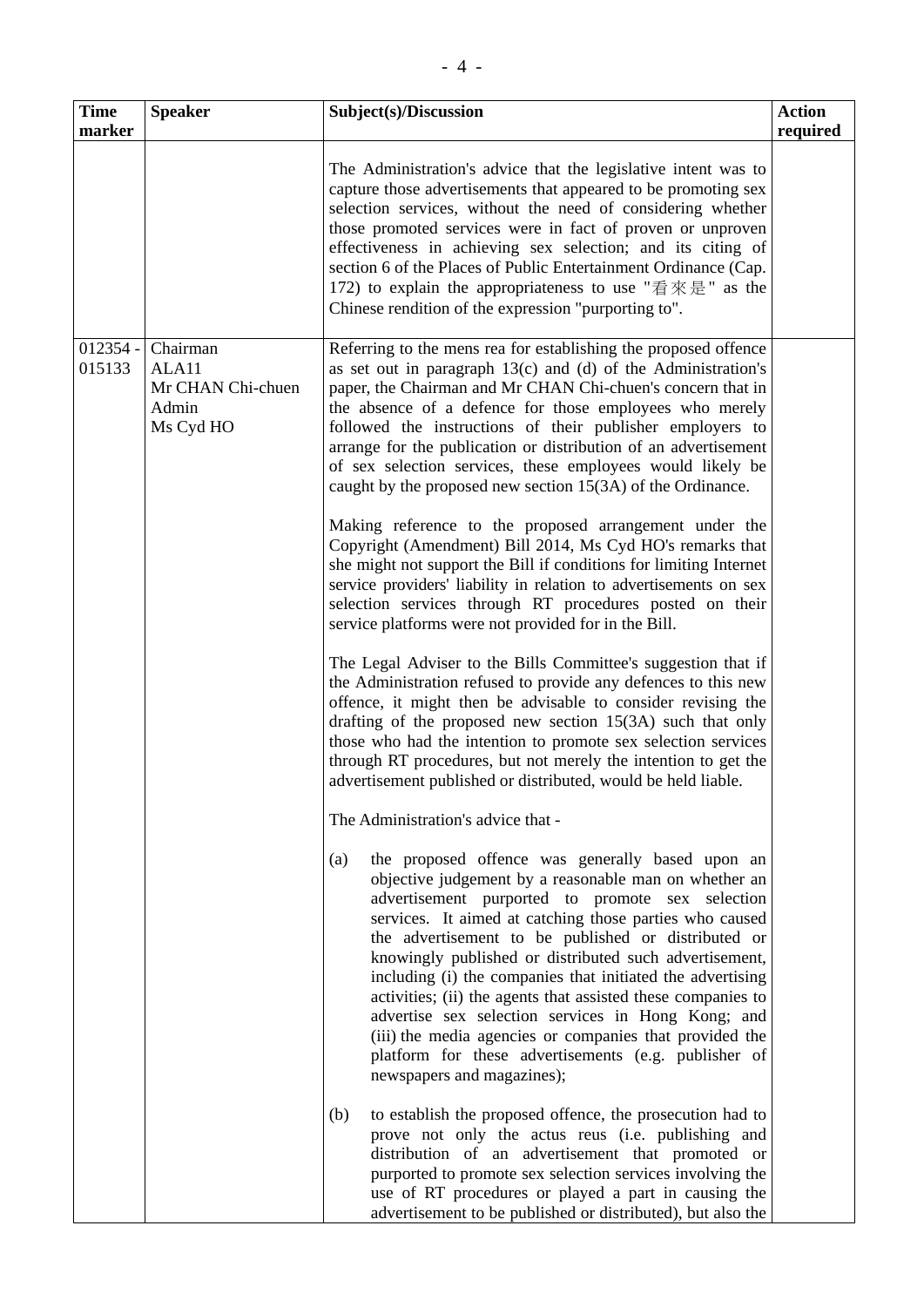| <b>Time</b>          | <b>Speaker</b>                         | Subject(s)/Discussion                                                                                                                                                                                                                                                                                                                                                                                                                                                                                                                                                                                                                                                                                                                                                                                                                                                                                                | <b>Action</b> |
|----------------------|----------------------------------------|----------------------------------------------------------------------------------------------------------------------------------------------------------------------------------------------------------------------------------------------------------------------------------------------------------------------------------------------------------------------------------------------------------------------------------------------------------------------------------------------------------------------------------------------------------------------------------------------------------------------------------------------------------------------------------------------------------------------------------------------------------------------------------------------------------------------------------------------------------------------------------------------------------------------|---------------|
| marker               |                                        |                                                                                                                                                                                                                                                                                                                                                                                                                                                                                                                                                                                                                                                                                                                                                                                                                                                                                                                      | required      |
|                      |                                        | mens rea (i.e. knowledge about the content or the subject<br>matter to be conveyed by the advertisement, intention to<br>cause to publish or distribution the advertisement to<br>promote or offer sex selection services), and that the<br>actus reus and mens rea coincided. Parties which did not<br>have the mens rea (e.g. an innocent disseminator, an<br>Internet search engine operator or owner who merely<br>provided a search engine for identifying or trawling<br>online information of a topic to be specified by a user)<br>should not be held liable. Hence, a defence was not<br>required in such circumstances; and                                                                                                                                                                                                                                                                                |               |
|                      |                                        | there were a number of factors which the Department of<br>(c)<br>Justice had to take into consideration in deciding whether<br>or not to institute a prosecution. These factors included,<br>inter alia, whether there was sufficient evidence to justify<br>instituting proceedings and whether the general public<br>interest required that prosecution be conducted. On the<br>latter, considerations to be addressed included, among<br>others, whether or not the offence was trivial or technical<br>in nature and the culpability of the persons involved in<br>the offence. The criminal responsibility would in general<br>be imposed on the employer or the companies concerned.<br>The provision of clauses of exemption or defences for<br>employees might create a loophole for the real culprits of<br>the offence to shirk responsibility to their employees in<br>order to evade from the liability. |               |
|                      |                                        | The Chairman and Ms Cyd HO's view that the Administration<br>should consider revising the drafting of the proposed new<br>section 15(3A) to better reflect its policy intent to catch only<br>the person-in-charge of the companies involved in causing the<br>advertisements on sex selection services to be published or<br>distributed, or publishing or distributing such advertisements.                                                                                                                                                                                                                                                                                                                                                                                                                                                                                                                        | <b>Admin</b>  |
|                      |                                        | Mr CHAN Chi-chuen's request for the Administration to<br>provide after the meeting information on judgements of cases<br>in relation to prohibition of advertising activities.<br>The<br>Chairman's remarks that information on statistics on prosecutions<br>made and parties prosecuted under the Undesirable Medical<br>Advertisements Ordinance (Cap. 231) might serve as reference.                                                                                                                                                                                                                                                                                                                                                                                                                                                                                                                             | <b>Admin</b>  |
| $015134 -$<br>020203 | Chairman<br>Mr CHAN Chi-chuen<br>Admin | Mr CHAN Chi-chuen's concern that it was not uncommon that<br>even there was no financial gain, authors of feature articles<br>published on the Internet or a printed media, and speakers of<br>talks would provide factual information on the names,<br>addresses and pricing information of the relevant service<br>providers to facilitate the reference of readers and attendees.<br>These persons might be held liable for the proposed offence if<br>the subject under discussion was on sex selection technology.<br>The Administration's advice that whether a party would be held<br>liable for the proposed offence depended on the activities                                                                                                                                                                                                                                                              |               |
|                      |                                        | conducted and the availability of evidence. A feature article in<br>which no service provider was identified nor was there any                                                                                                                                                                                                                                                                                                                                                                                                                                                                                                                                                                                                                                                                                                                                                                                       |               |